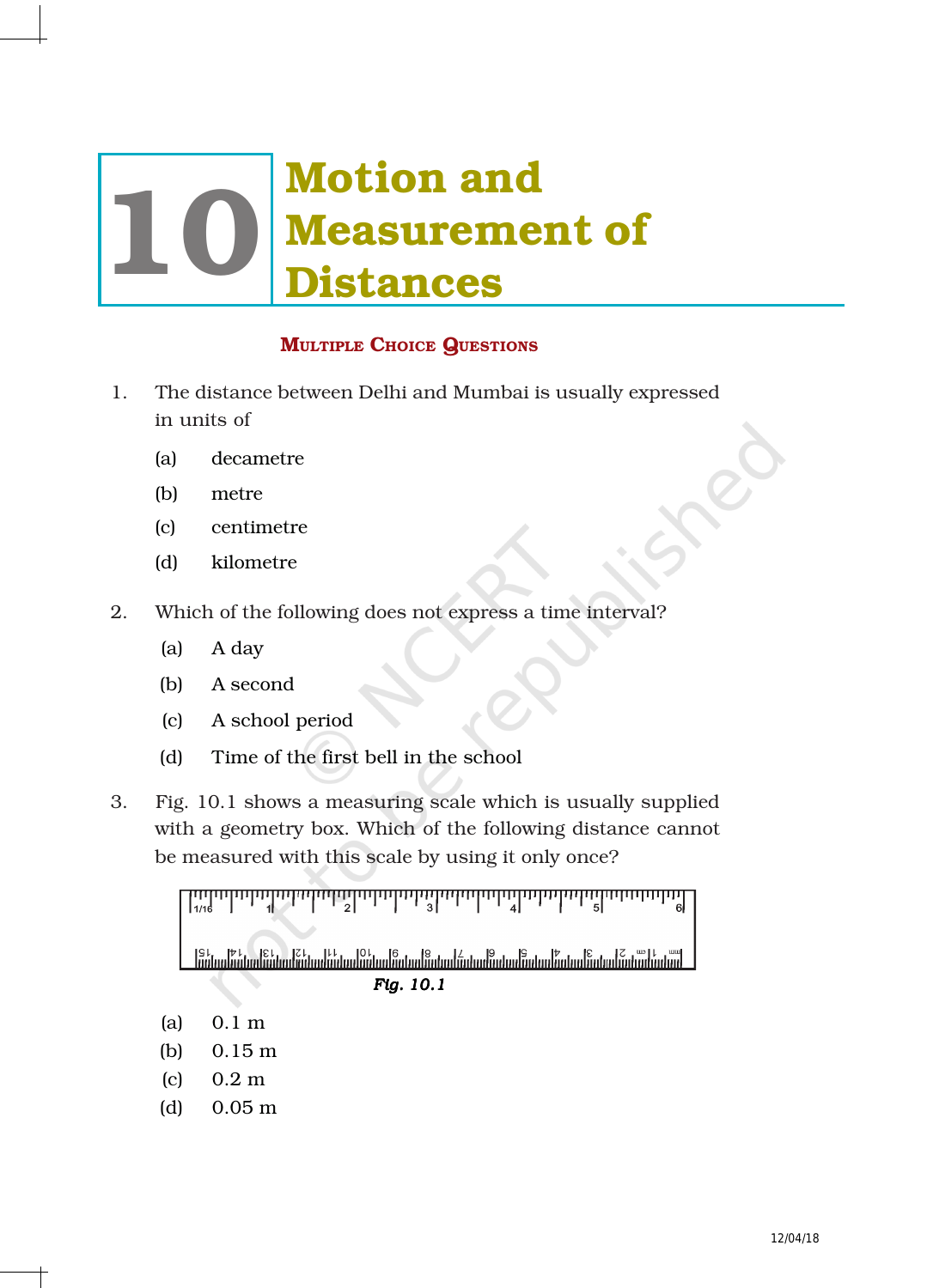4. A piece of ribbon folded five times is placed along a 30 cm long measuring scale as shown in Fig. 10.2.



*Fig. 10.2* 

The length of the ribbon is between

- (a) 1.15 m 1.25 m
- (b) 1.25 m 1.35 m
- (c) 1.50 m 1.60 m
- (d) 1.60 m 1.70 m
- 5. Paheli moves on a straight road from point A to point C. She takes 20 minutes to cover a certain distance AB and 30 minutes to cover the rest of distance BC. She then turns back and takes 30 minutes to cover the distance CB and 20 minutes to cover the rest of the distance to her starting point. She makes 5 rounds on the road the same way. Paheli concludes that her motion is
	- (a) only rectilinear motion.
	- (b) only periodic motion.
	- (c) rectilinear and periodic both.
	- (d) neither rectilinear nor periodic.
- 6. Bholu and Golu are playing in a ground. They start running from the same point A in the ground and reach point B at the same time by following the paths marked 1 and 2 respectively as shown in Fig. 10.3. Which of the following is/are true for the given situation.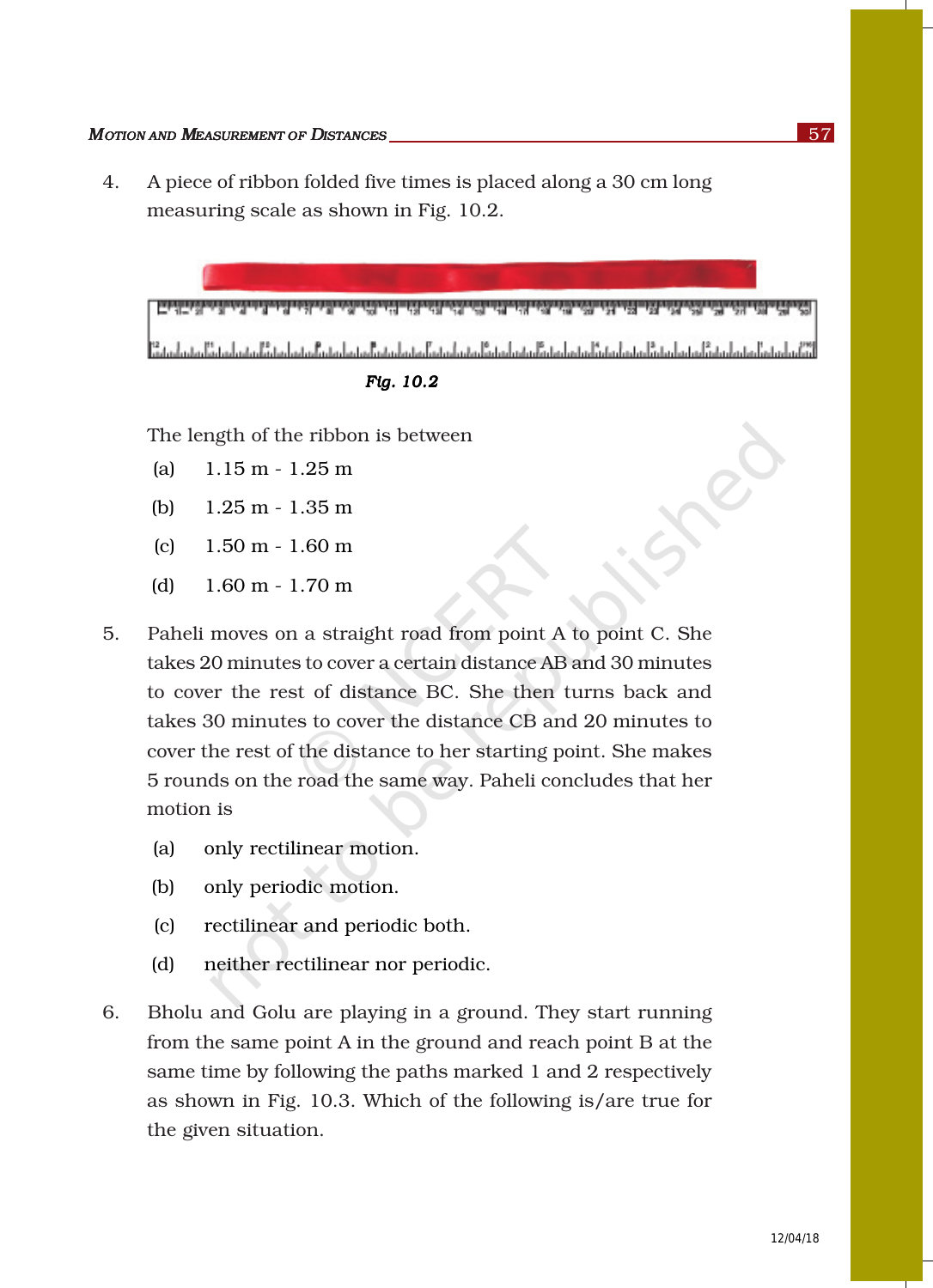

*Fig. 10.3* 

As compared to Golu, Bholu covers a

- (a) longer distance but with a lower speed.
- (b) longer distance with a higher speed.
- (c) shorter distance with a lower speed.
- (d) shorter distance with a higher speed.
- 7. Four pieces of wooden sticks A,B,C and D are placed along the length of 30 cm long scale as shown in Fig. 10.4. Which one of them is 3.4 cm in length?

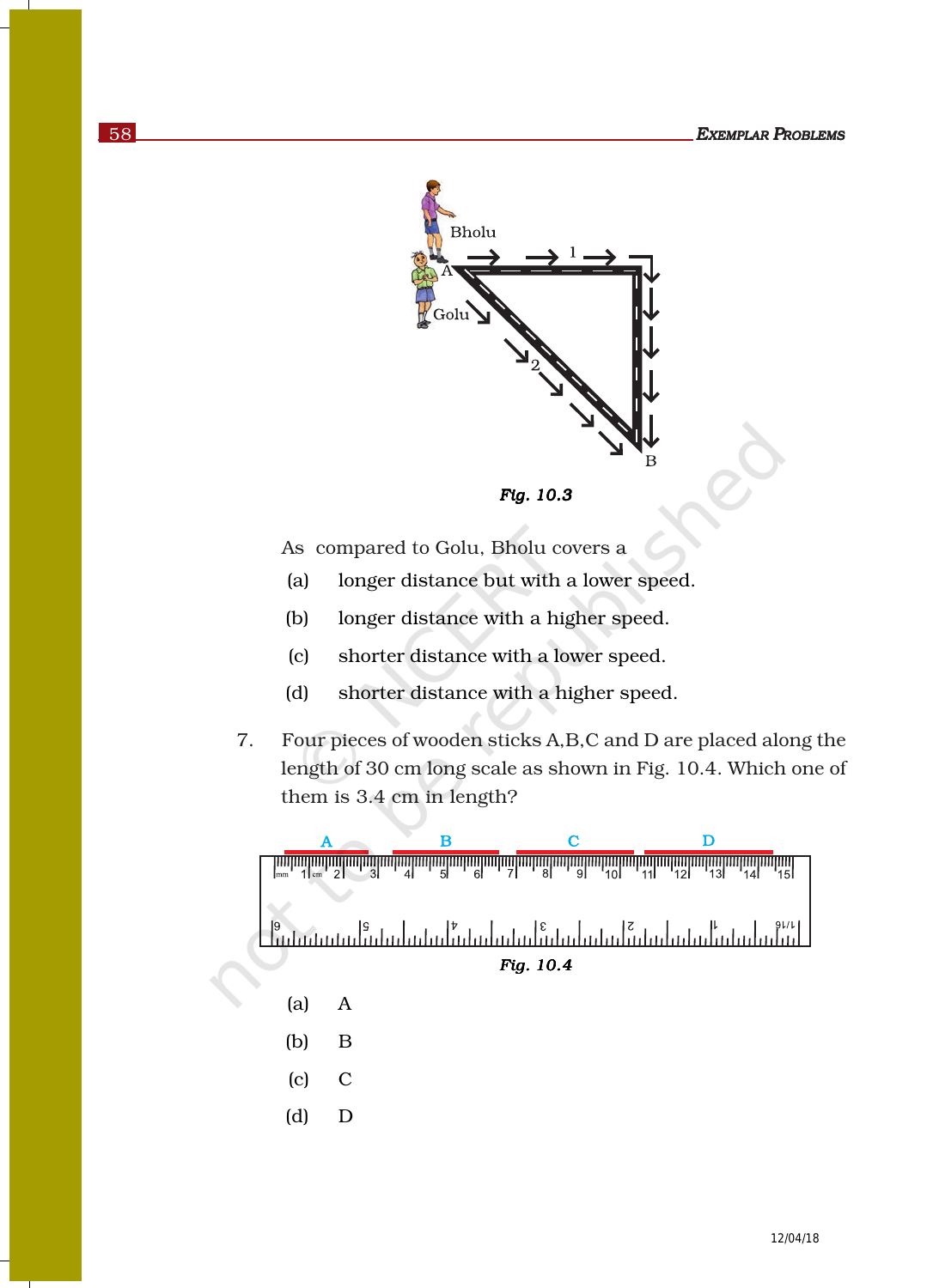8. Which of the following figure shows the correct placement of a block along a scale for measuring its length?

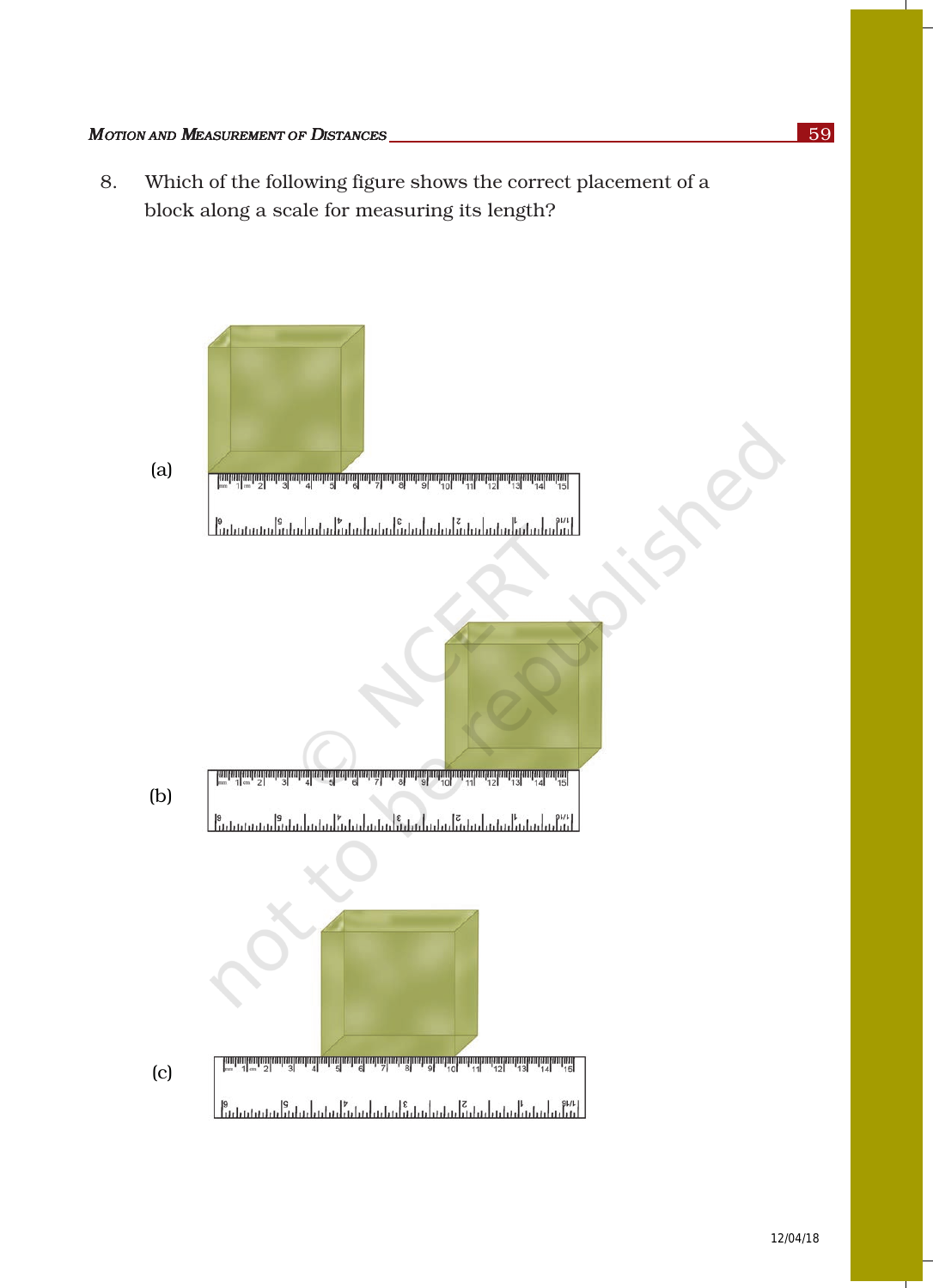

*Fig. 10.6*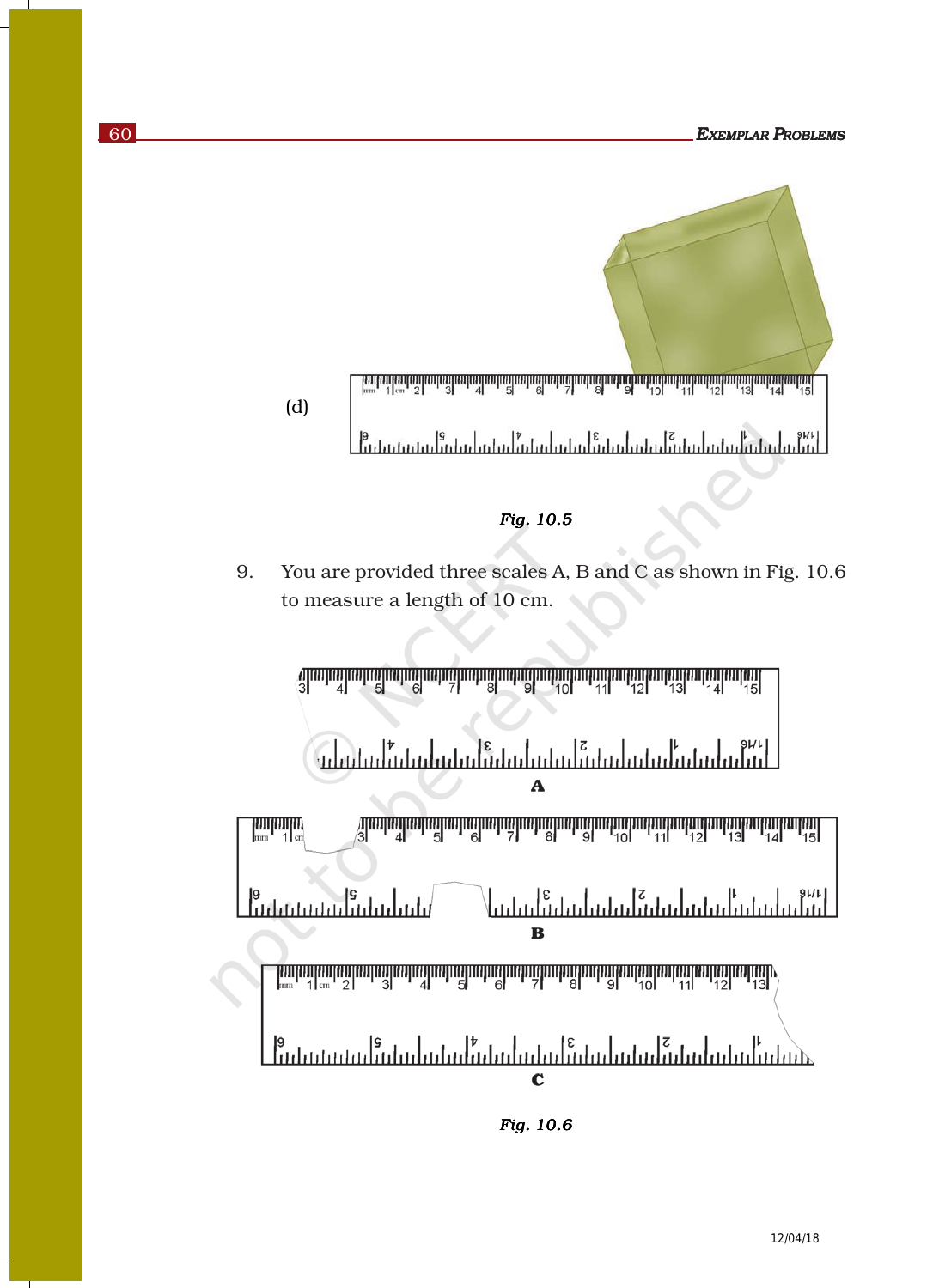For the correct measurement of the length you will use the scale

- (a) A only (b) B only.
- (c) C only. (d) Any of the three scales.

### VERY SHORT ANSWER QUESTIONS

- 10. Correct the following.
	- (i) The motion of a swing is an example of rectilinear motion.
	- $(iii)$  1m = 1000 cm
- 11. Fill in the blanks
	- (i) Motion of an object or a part of it around a fixed point is known as ................ motion.
	- (ii) A body repeating its motion after certain interval of time is in ........... motion.
	- (iii) In rectilinear motion, object moves........... a ............ line.
	- (iv) SI unit of length is ............
- 12. Write one example for each of the following type of motion.
	- (i) Rectilinear
	- (ii) Circular
	- (iii) Periodic
	- (iv) Circular and periodic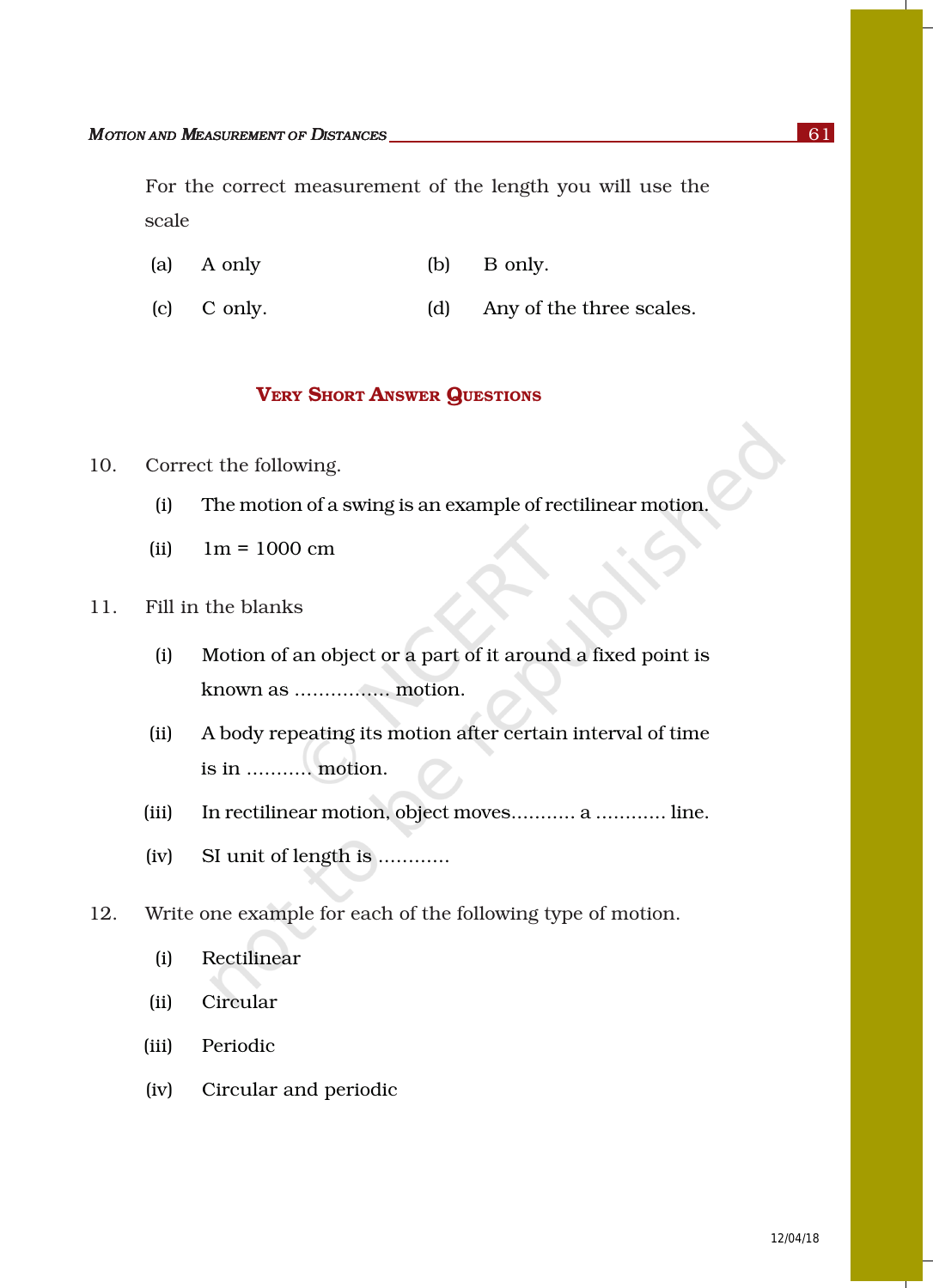#### **SHORT ANSWER QUESTIONS**

13.



*Fig. 10.7* 

The photograph given as Fig. 10.7 shows a section of a grille made up of straight and curved iron bars. How would you measure the length of the bars of this section, so that the payment could be made to the contractor?

14. Identify the different types of motion in the following word diagram given as Fig. 10.8.



*Fig. 10.8* 

- 15. Four children measure the length of a table which was about 2 m. Each of them used different ways to measure it.
	- (i) Sam measured it with a half metre long thread.
	- (ii) Gurmeet measured it with a 15 cm scale from her geometry box.